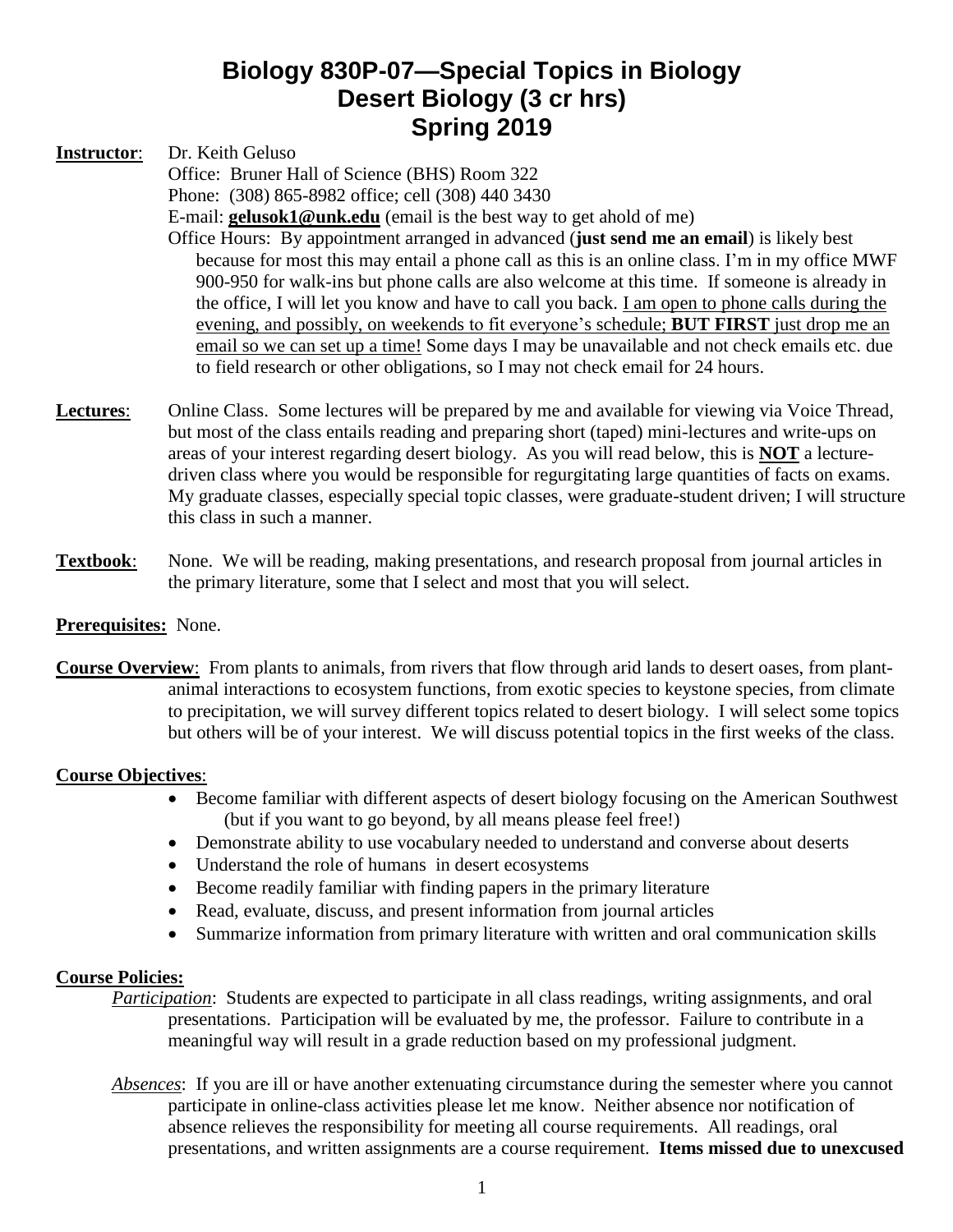**absences cannot be made up**. It is recognized that unavoidable situations do arise that are legitimate excuses for absence (i.e., lack of participation with the online structure of the course). Severe injury, hospitalization, death in the immediate family, and illness are all acceptable reasons for absences. Final determination of the acceptability of an absence is my prerogative. Please inform me ASAP of such absences.

- *Student code of conduct*: As is standard procedure in all university classes, this course follows the rules and procedures outlined in the UNK Student Handbook. Cheating, plagiarism, harassment, and abuse of academic materials or equipment will not be tolerated and the consequences for violating the code can be serve, ranging from a zero on an assignment or exam to failing the course and expulsion from the university.
- *Disruptive behavior:* If you are disruptive to the online class more than once during the semester, steps will be taken to permanently remove you from class.
- **Grades:** Grades will be assigned using the grading scale: A+ (97-100), A (92-96%), A- (90-91%), B+ (87-89%), B (82-86%), B- (80-81%), C+ (77-79%), C (72-76%), C- (70-71%), D+ (67-69%), D (62-66%), D- (60-61%), and F (below 60%). Grade assignments are final unless a calculation error exists.

Grades will be determined by the following rubric (**There is no extra credit; do not ask for it!**)

| Presentation #1 and write up                                               | 20% of total grade |
|----------------------------------------------------------------------------|--------------------|
| Presentation #2 and write up                                               | 20% of total grade |
| Presentation #3 and write up                                               | 20% of total grade |
| Proposal                                                                   | 20% of total grade |
| Other assignments/Comment participation on Voice Thread 10% of total grade |                    |
| Final Exam                                                                 | 10% of total grade |

- **Assignments etc.:** I will open up Canvas every two weeks at the same time for new assignments, except for the first week. This time will be no later than Mondays by 5:00 pm central time. This is actually the latest time it would open. If all ready to go it likely will be opened early or mid-morning on Monday. More details to come on specifics of assignments.
- **Due dates:** We will have the same biweekly "due date" for all assignments, unless explicitly stated otherwise. All assignments, posts, presentations, etc. will be due at 11:59 pm Central Time on the last Sunday of the two week period, unless otherwise stated. The one major exception will be Week 1 where assignments will be due by  $\frac{\text{Sun}}{\text{13 Jan.}}$  at 11:59 pm Central Time. Weeks 2 and 3 assignments will be due during the end of 3<sup>rd</sup> week of class on Sunday 27 Jan at 11:59 pm Central Time. (Note: Nebraska is a state that follows Daylight Savings time, so on 10 March, we will put our clocks forward to start Daylight Savings).
- Late assignments: For each day late, 10% of the grade will be taken off. If an assignment is over 7 days late, you will receive no credit for it.
- **Students with Disabilities and/or Students Who are Pregnant:** Students with disabilities or those who are pregnant are encouraged to contact David Brandt for a confidential discussion of their individual needs for academic accommodation. It is the policy of the University of Nebraska at Kearney to provide flexible and individualized reasonable accommodation to students with documented disabilities or those who are pregnant. To receive accommodation services for a disability, students must be registered with UNK Disabilities Services Coordinator, David Brandt, in the Academic Success Office, 163 Memorial Student Affairs Building, 308-865-8214 or by email [unkdso@unk.edu.](mailto:unkdso@unk.edu) For those needing accommodation due to pregnancy, you must contact Cindy Hayes in Student Health, 308-865-8218. The following link provides information for students and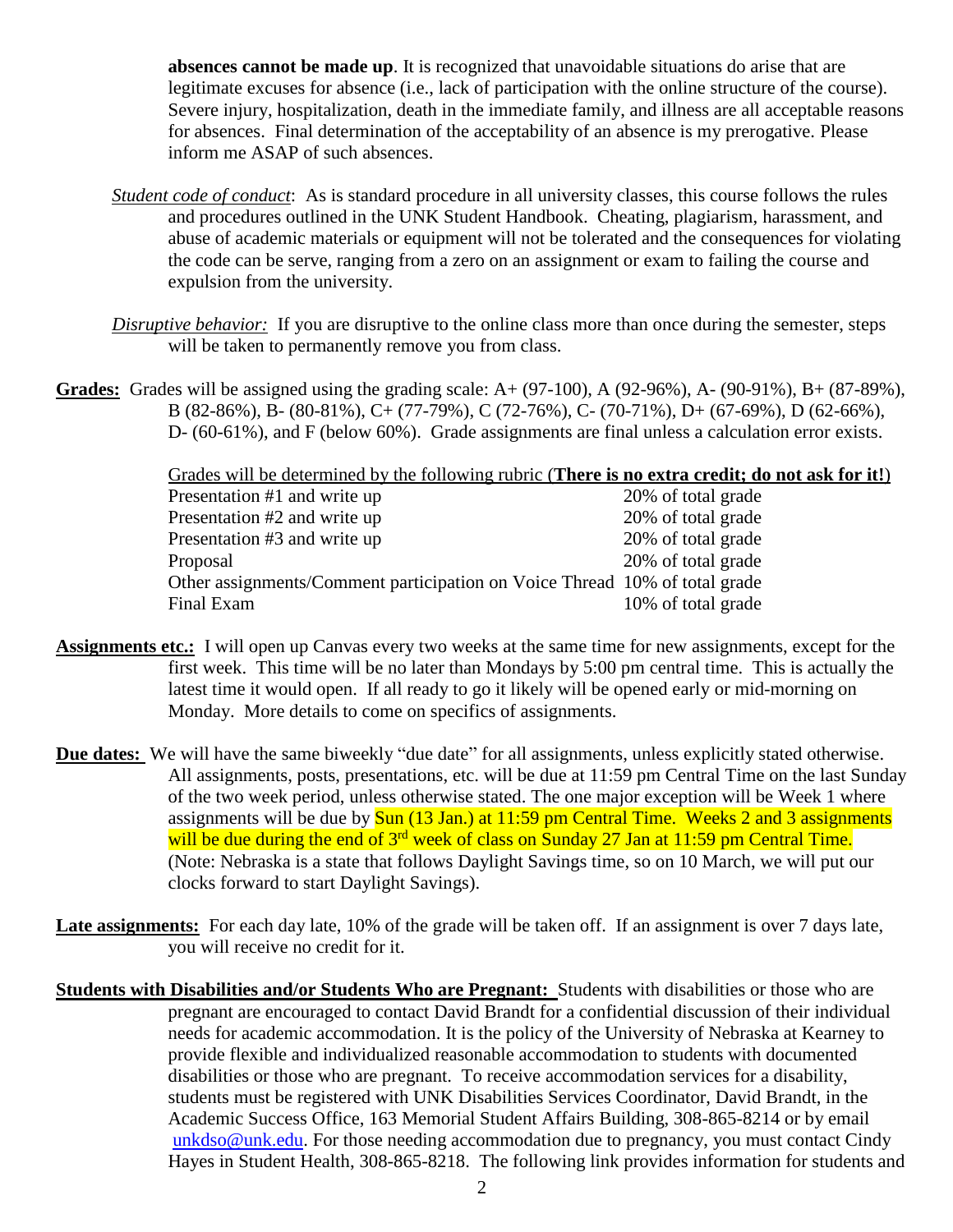faculty regarding pregnancy rights. [http://www.nwlc.org/resource/pregnant-and-parenting](http://www.nwlc.org/resource/pregnant-and-parenting-students-rights-faqs-college-and-graduate-students)[students-rights-faqs-college-and-graduate-students](http://www.nwlc.org/resource/pregnant-and-parenting-students-rights-faqs-college-and-graduate-students)

Once you have an accommodation plan through David Brandt's office, you must review it with me as soon as possible, so I can make any arrangements necessary for your learning. No accommodations will be provided until an Academic Accommodation Plan is in place and signed by me. Please remember, plans are not retroactive and cannot be used for assignments or events prior to the date of our signing of the formal Academic Accommodation Plan; I require a signed copy on file in my office.

**Reporting Student Sexual Harassment, Sexual Violence or Sexual Assault:** Reporting allegations of rape, domestic violence, dating violence, sexual assault, sexual harassment, and stalking enables the University to promptly provide support to the impacted student(s), and to take appropriate action to prevent a recurrence of such sexual misconduct and protect the campus community. Confidentiality will be respected to the greatest degree possible. Any student who believes she or he may be the victim of sexual misconduct is encouraged to report to one or more of the following resources:

> Local Domestic Violence, Sexual Assault Advocacy Agency 308-237-2599 Campus Police (or Security) 308-865-8911 Title IX Coordinator 308-865-8655

Retaliation against the student making the report, whether by students or University employees, will not be tolerated.

- **Veterans Services:** UNK works diligently to support UNK's military community by providing military and veteran students and families with resources and services to help them succeed. Veterans Services assists with the GI Bill process and acts as a liaison between the student and the Veterans Administration. If you need assistance or would like more information, please contact Lori Weed Skarka at 308-865-8520 or [unkveterans@unk.edu.](mailto:unkveterans@unk.edu)
- **Virtual Classroom Protocol:** Communication with instructor: All correspondences should be through email (at first). If you email me, I will generally try to respond within 24 hours on work days. On weekends, I may not check emails, so some replies will be addressed on Monday or at the latest Tuesday. If you would like to speak to me directly on the phone, it is often **BEST** to set up an appointment via email. Again, I am very open to phone calls; I find it much easier to talk rather than attempting to write everything out! If you are in town, on-campus, or nearby, please feel free to come talk in person. I will let you know in advance if I will be unavailable to respond to emails for multiple days in a row, for example, if I have to go out of town for field research.
- **Respect and Professionalism:** Although this is an online course, many of our interactions will occur via Canvas, Voice Thread, and emails. Thus, we will have interactions with one another throughout the semester. It is important and required that you always be respectful of others in the virtual classroom. All thoughtful and professional opinions and comments are welcome. Students should try to have a positive attitude and willingness to listen to, and consider other opinions. Students who are unable to act in a professional manner will be docked for specific assignments and for overall participation.